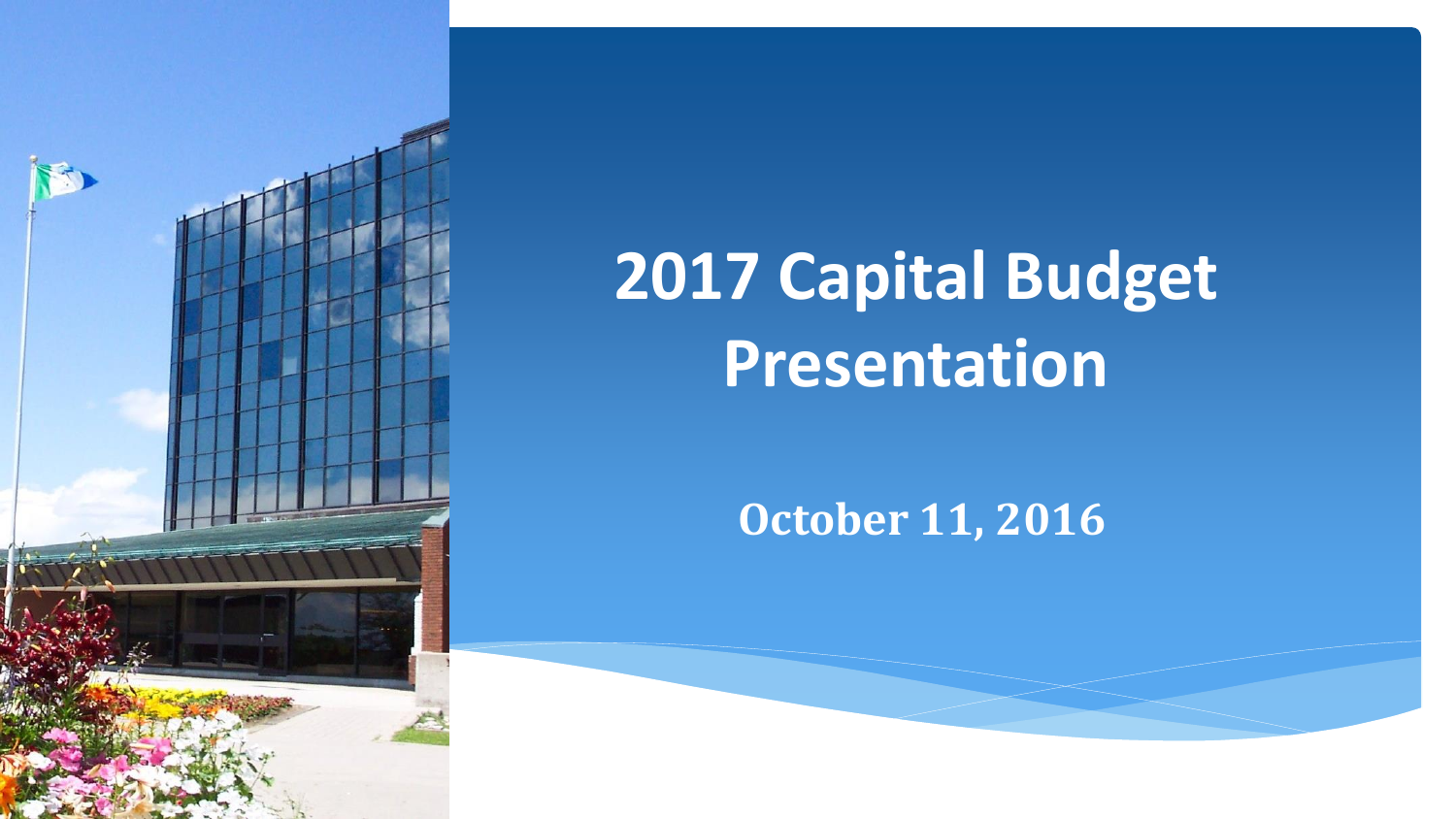

- 2017 Capital Budget Timeline
- Capital Budget Process
- Changes to Preliminary 2017 Capital Budget tabled October 3rd (Handout)
- Notable Differences & Comparison to 2016 Budget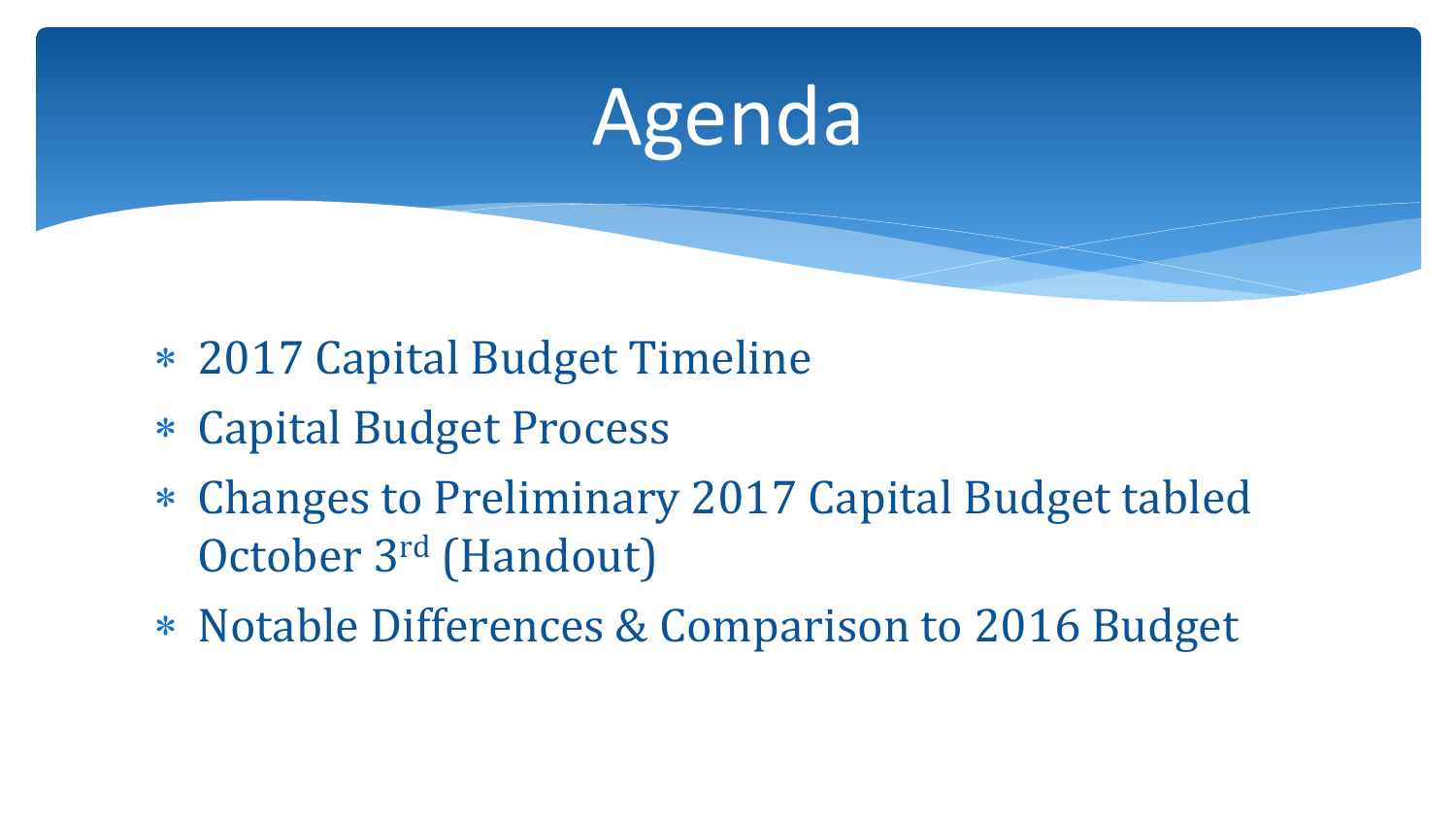# 2017 Capital Budget Timeline

- **October 3rd:** Preliminary 2017 Capital Budget was provided to Council at the October 3rd Council meeting (RTC No. 2016-101) and was referred to Committee.
- **October 11th:** Purpose of tonight's presentation is to provide Council and the public with an introduction to the 2017 Capital Budget and discuss some notable differences from 2016.
- **October 18th & 19th:** A Special Committee Meeting is scheduled for next Tuesday, October 18<sup>th</sup> at 5:30 p.m. to provide Council with an opportunity to review the 2017 Capital Budget in more detail and to discuss specific projects. October 19th has also been tentatively scheduled should more time be need.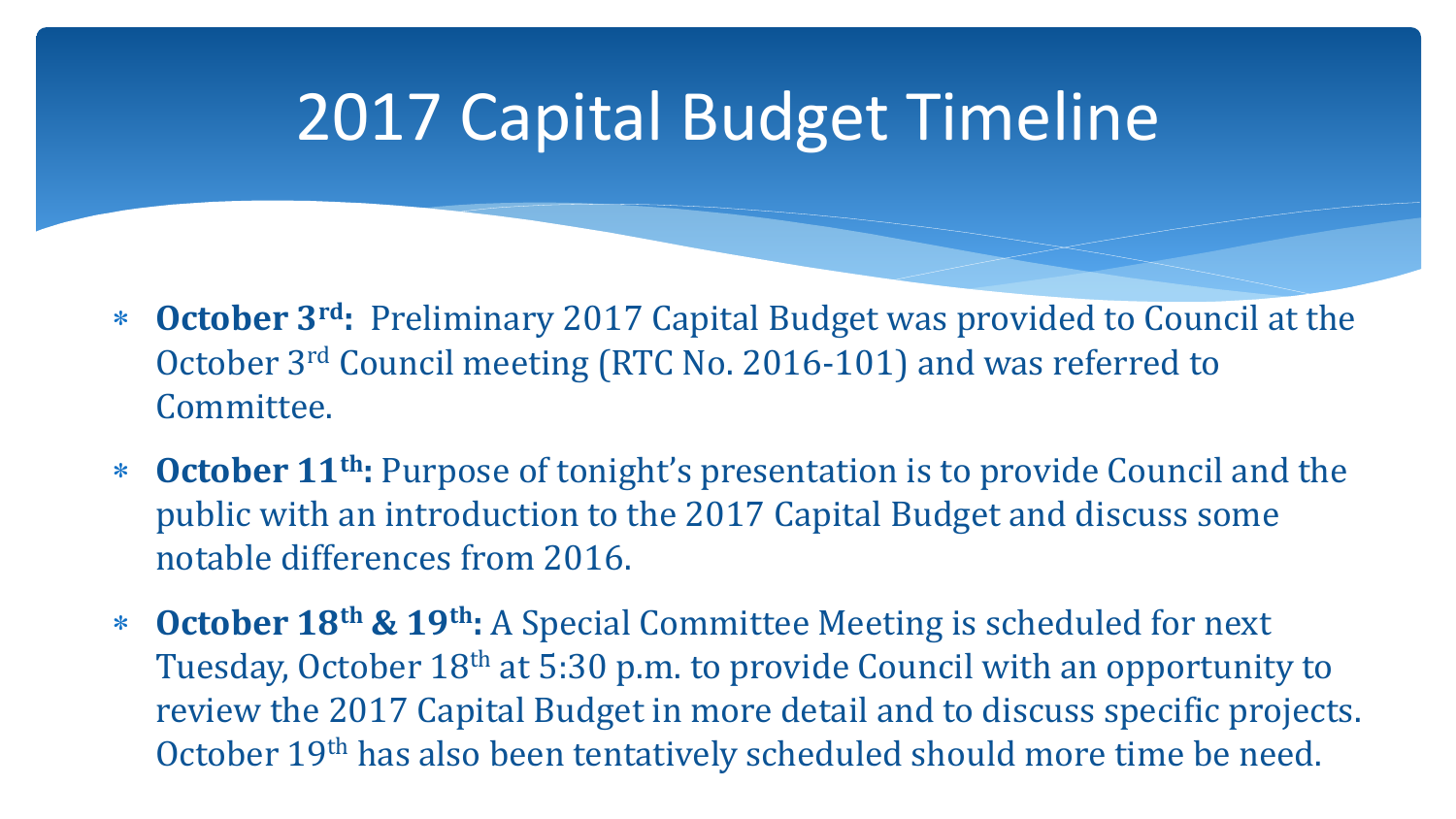# 2017 Capital Budget Timeline cont'd

- **November 7th:** If required, a Supplemental Report to Council will be presented to incorporate any changes discussed during the Special Committee Meeting.
- **November 14th:** Capital Budget to be approved by Council.
- **November 28th:** Council to authorize a By-Law approving the 2017 Capital Budget.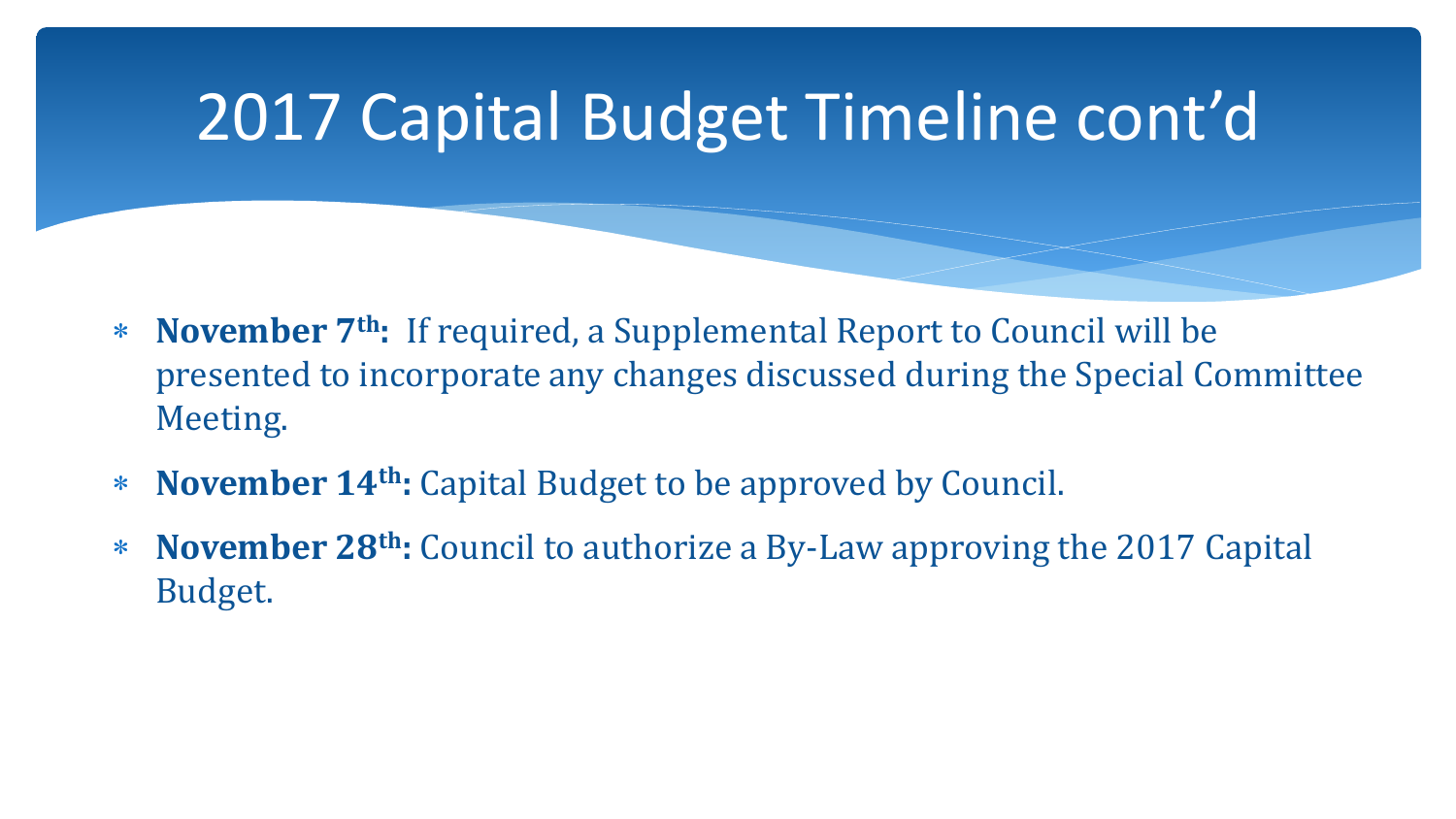### Project Identification & Prioritization

- Roads
- Bridges
- Storm
- **Transit**
- Landfill
- Fleet
- **Trails**
- Parks
- Recreational Facilities
- Fire
- Information Technology
	- Service Partners

Assigned to an Asset **Category** 

- **Asset Improvements & Maintenance**
- **Strategic Investments**
- **Growth**

General Capital Budget National Capital Budget National Wastewater Capital Budget

- Water Treatment Plant
- Water Distribution Infrastructure
- Wastewater Treatment Plant
- Wastewater Distribution Infrastructure



Assigned to an Asset **Category**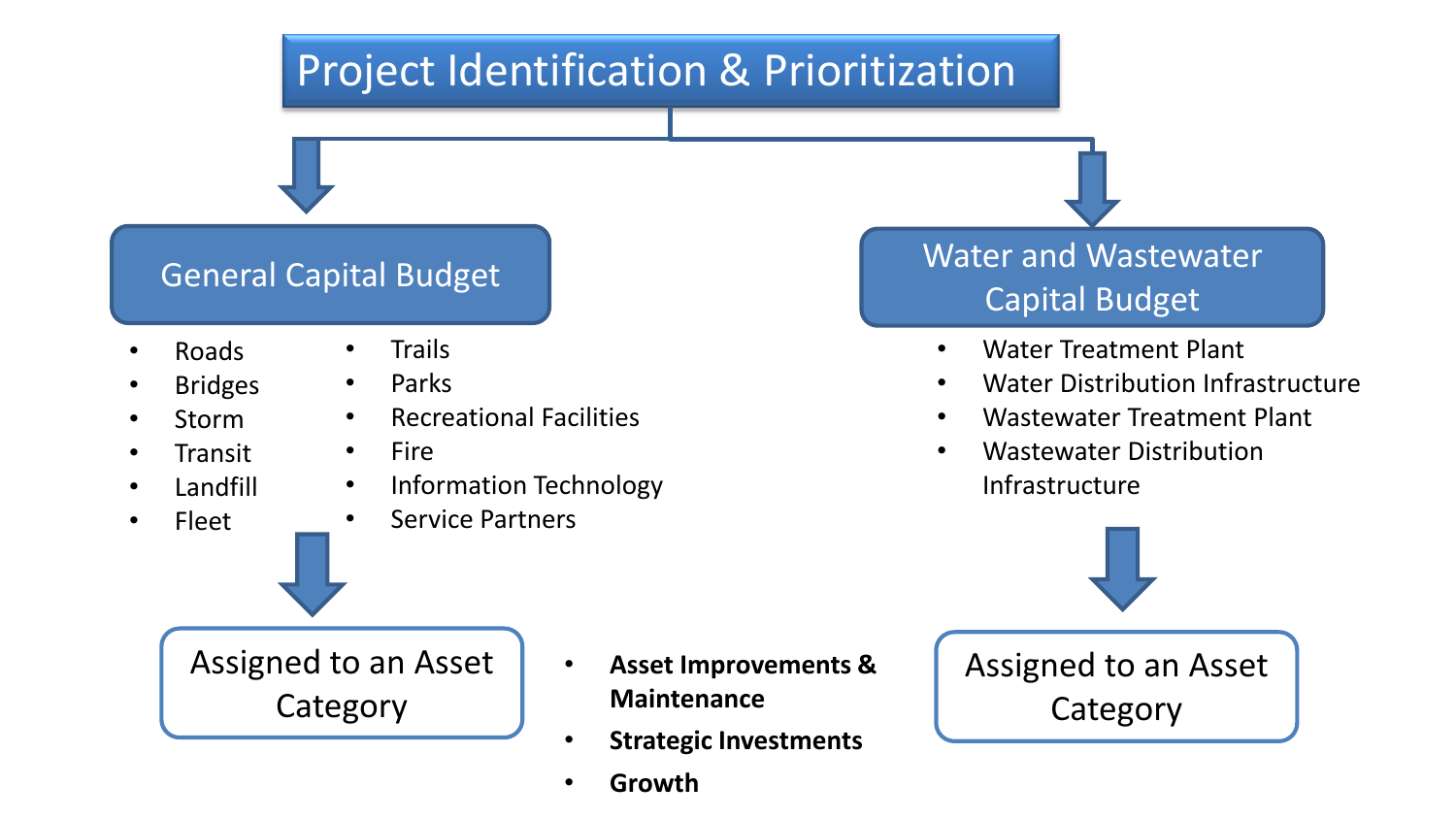### Capital Funding Sources

- Reserve Funds (i.e. Development Charges, Methane Sales, etc.)
- Grants and Other Funding Sources
- Long Term Capital Funding Limit consists of:
	- PAYGO (Capital Levy in Operating Budget)
	- Debenture / Long-term Debt
	- Federal Gas Tax
	- Ontario Community Infrastructure Fund (OCIF) Grant
	- Hydro Loan Proceeds (Mayor's Plan) \*New 2016

General & Water and Wastewater Capital Budgets

General Capital Budget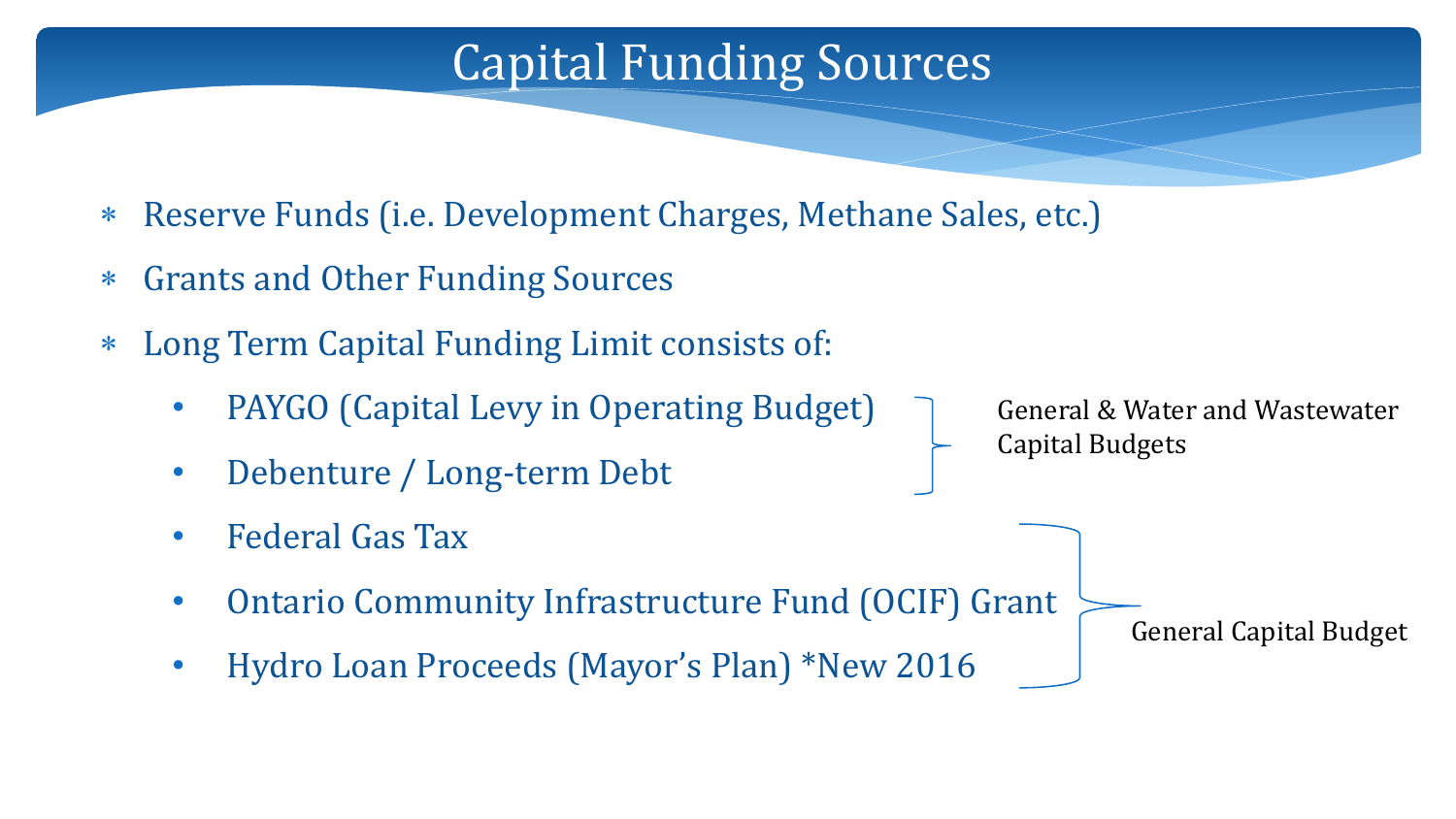

Capital Funding Sources

= Funding Shortfall (Surplus)

- Budget is reviewed by SMT to establish priorities on a Corporate level with the objective of aligning the overall capital needs with available funding sources
- Year 1 of the 10 year plan is aligned first as this is the year that is pending Council approval. Year 2 to 10 are for information purposes.
- As funding sources decline, there is a greater need to defer projects to future years. In 2017, projects were eliminated from the Capital Budget.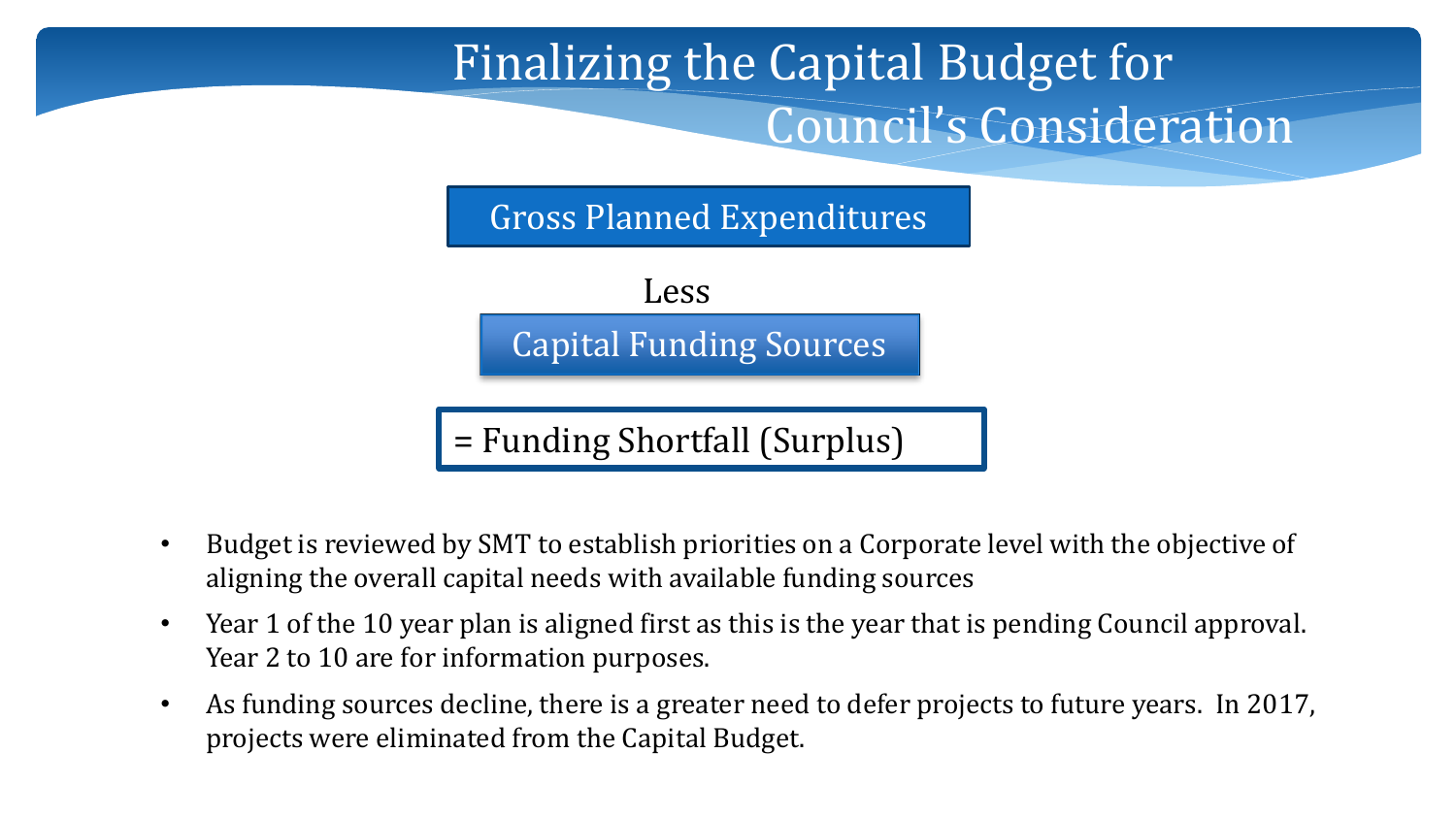### General Capital Budget Funding Envelope

- 2017 represents the first year projects (or components of projects) have been eliminated from the plan as deferring projects to later years is no longer viable
- Ongoing pressures in the last several years have resulted in reductions to the Pay As You Go funding (also referred to as the capital levy):
	- $*$  2013 \$1,000,000
	- $*$  2014 \$272,237
	- 2015 \$1,700,000 plus \$605,557 of OCIF applied to reduce the capital levy
- Reductions have a compounding effect
- 2016 moratorium placed on the 1% capital levy policy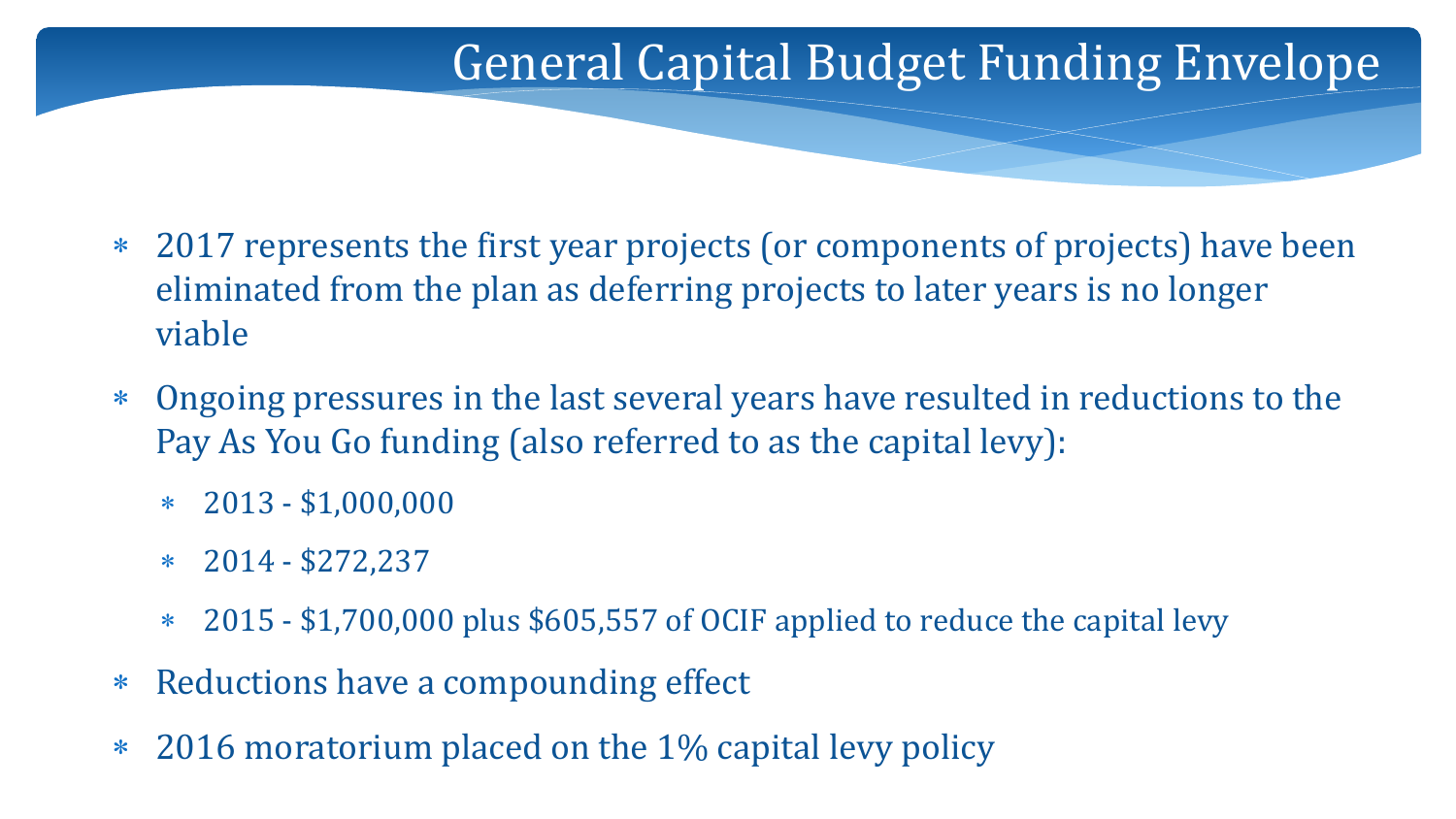### General Capital Budget Funding Envelope cont'd

- Funding Envelope further reduced by changes to the debt authority:
	- Original Plan provided for an increase in debt authority of \$500,000 until such time total debt authority reached \$13 million
	- 2012 to 2014 Debt held to \$9m
	- 2015 Debt reduced to \$8.5m
	- 2016 to 2018 Debt reduced to \$5m; increasing to \$8.5m in 2019 and thereafter
- Collectively, the changes to the Funding Envelope have created challenges in meeting the capital needs of the City and its Service Partners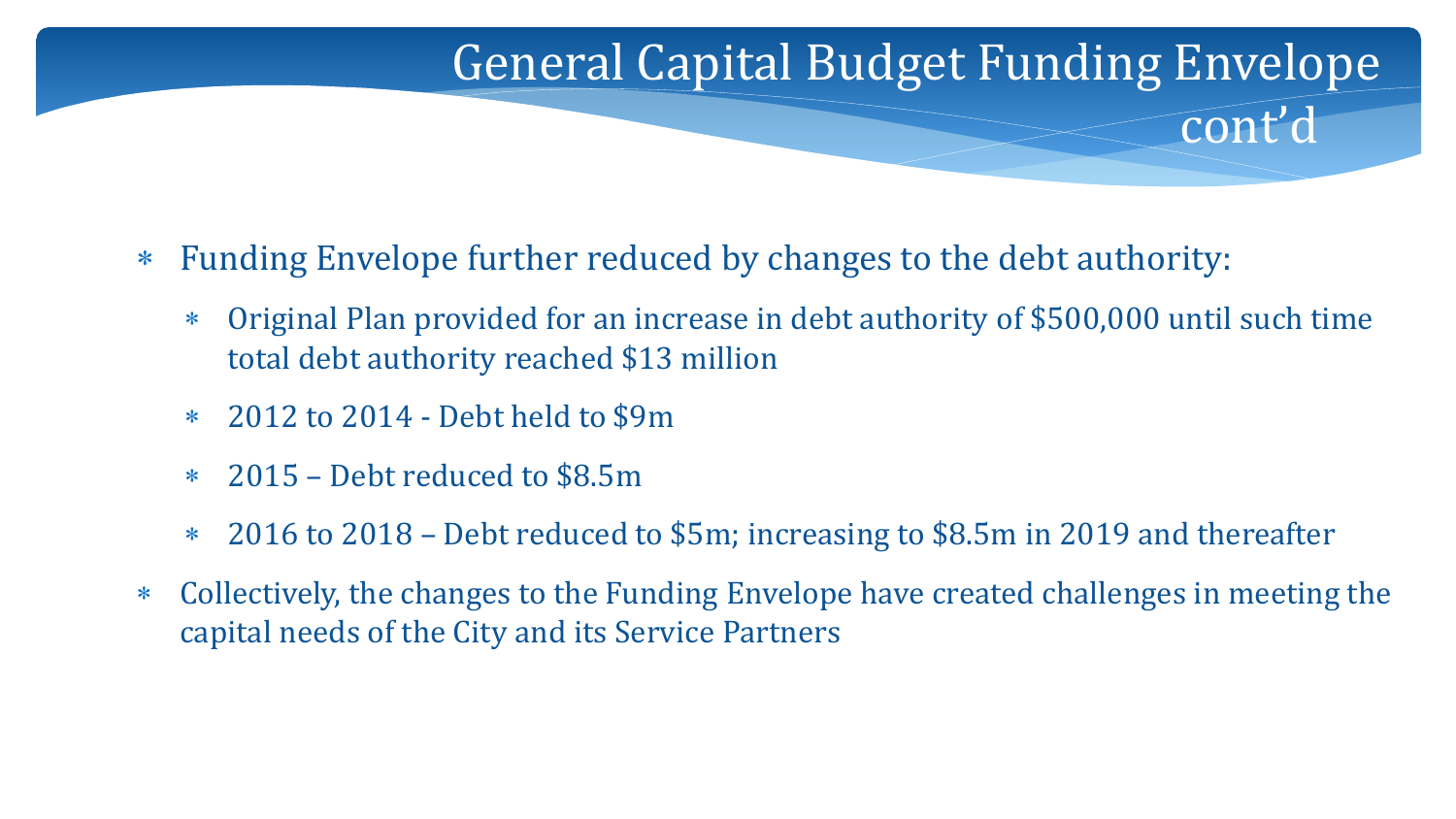#### The following illustrates how the 2017 General Capital Funding Envelope has changed from what was projected for 2017 in the 2012 General Capital Budget:

General Capital Budget Funding Envelope

cont'd

|                                           | 2017 (from 2012)<br><b>Ten Year Capital</b><br><b>Forecast</b> ) | 2017 (Current<br><b>Year Draft</b><br>Budget)* | <b>Difference</b><br>(Reduction)/<br><b>Increase in</b><br><b>Funding Plan</b> |
|-------------------------------------------|------------------------------------------------------------------|------------------------------------------------|--------------------------------------------------------------------------------|
| <b>Capital Funding Policy Limit</b>       |                                                                  |                                                |                                                                                |
| <b>Capital Levy in Operating Budget</b>   | 14,020,000                                                       | 7,616,804                                      | (6,403,196)                                                                    |
| <b>Debenture and Long-term Debt</b>       | 11,500,000                                                       | 5,000,000                                      | (6,500,000)                                                                    |
| <b>Hydro Money to Invest in Capital</b>   |                                                                  | 4,000,000                                      | 4,000,000                                                                      |
| <b>Federal Gas Tax</b>                    | 3,310,814                                                        | 3,262,323                                      | (48, 491)                                                                      |
| <b>Less: Memorial Gardens Pre-Flow</b>    | $\overline{\phantom{0}}$                                         | (250,000)                                      | (250,000)                                                                      |
| <b>Target Policy for Net Expenditures</b> | 28.830.814                                                       | 19,629,127                                     | (9,201,687)                                                                    |

\*2017 Capital Levy presented above is before the recommended 0.5% adjustment

 Therefore, it is recommended that 0.5% levy increase be added to the 2017 Capital Budget – results in \$404,671 additional funding in 2017 and \$10,085,422 over the 10 year plan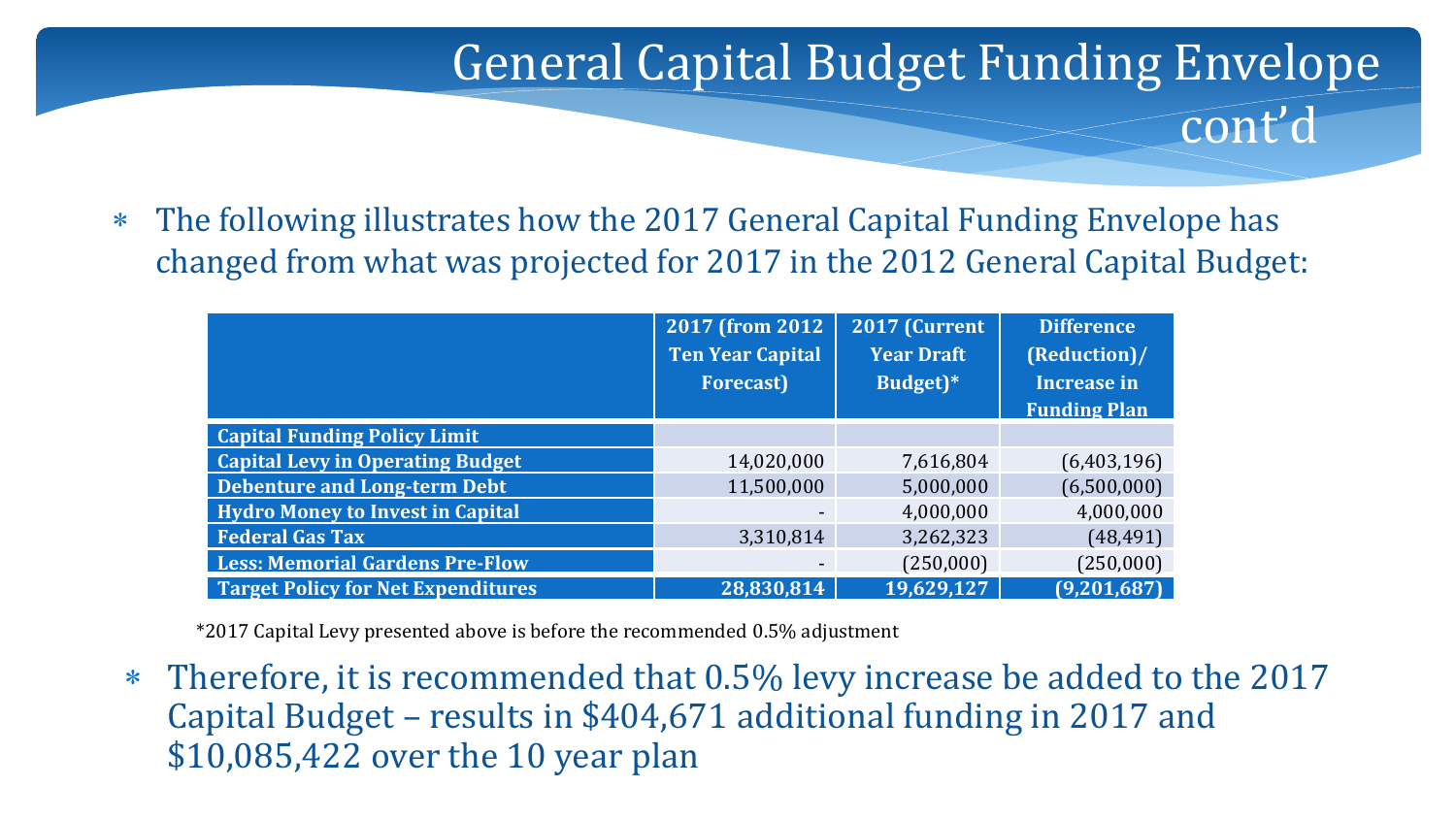# New Funding Announcement

- Amendments to the Preliminary 2017 Capital Budget and Forecast since October 3 rd:
	- City received notification that it is eligible to receive up to \$2,287,004 in federal funding and up to \$1,143,502 in provincial funding
	- Funding is part of Federal Government's new Clean Water and Wastewater Fund (CWWF) – to be spent on water, storm water, and/or wastewater infrastructure projects
	- Project Funding Allocation: 50% Federal; 25% Provincial and 25% City of North Bay total project value of \$4,574,008
	- Costs are expected to be incurred prior to March 31, 2018
	- Introduction of new funding required amendment to the 2017 Capital Budget and Forecast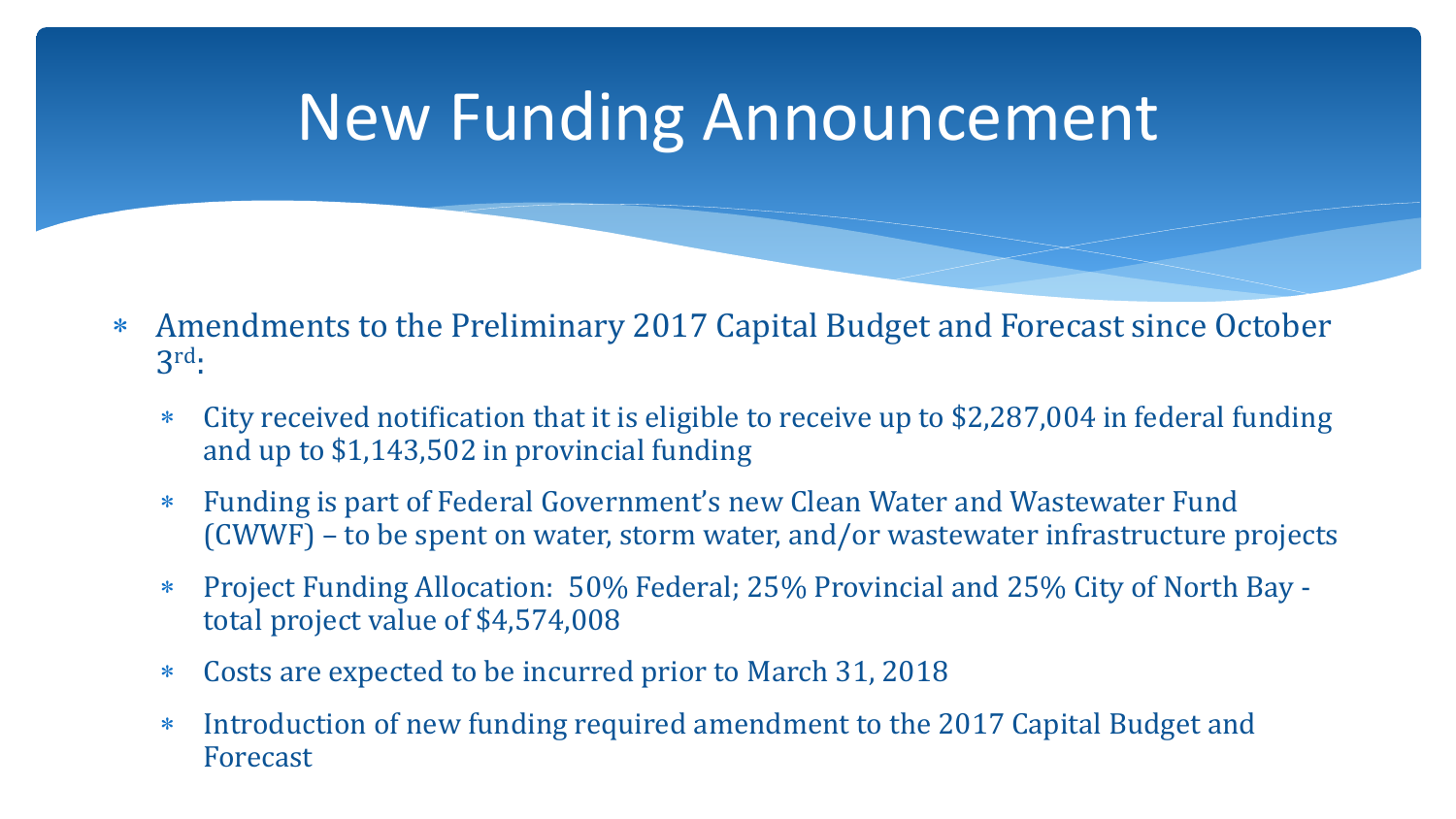# Enhanced Investment in Infrastructure

- Accelerate the completion of the Cedar Heights Phase 2 project from 2019 to 2017. Approximately \$6m project.
- Accelerate the completion of Lakeshore Drive Area Trunk Watermain and Sewer Project. Design work in 2017 with construction to occur in 2019 rather than in 2023. Approximately \$11.9m project.
- 2017 General Budget: Increased Grant Funding of \$714,285 and Reserve Funding of \$450,022
- 2017 Water and Wastewater Capital Budget: Increased Grant Funding of \$2,716,221 and Reserve Funding of \$1,476,999
- 10 year forecast was realigned to leverage the new funding and accelerate the completion of the above noted projects.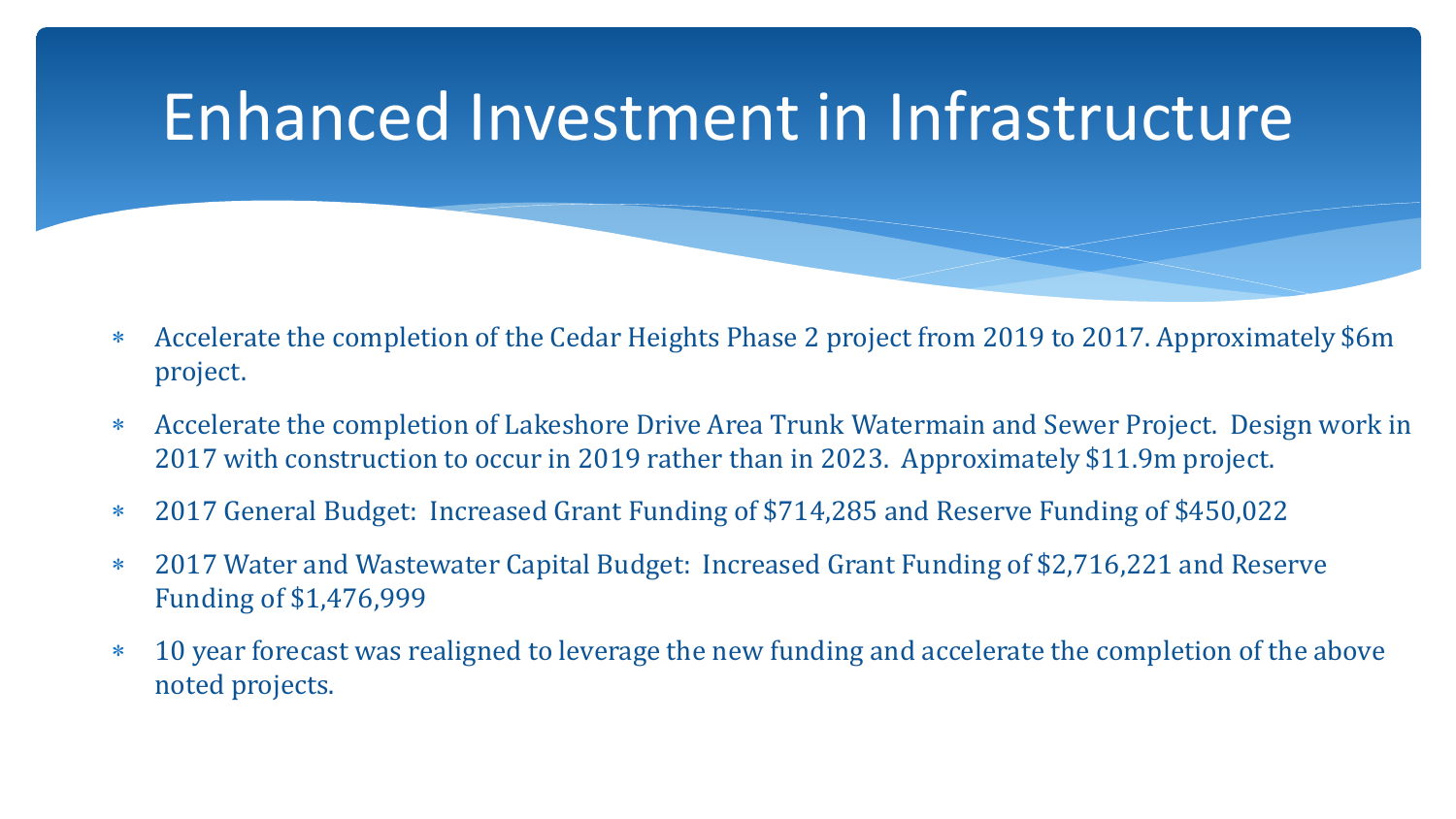# 2017 Capital Budget and Forecast 2018 to 2026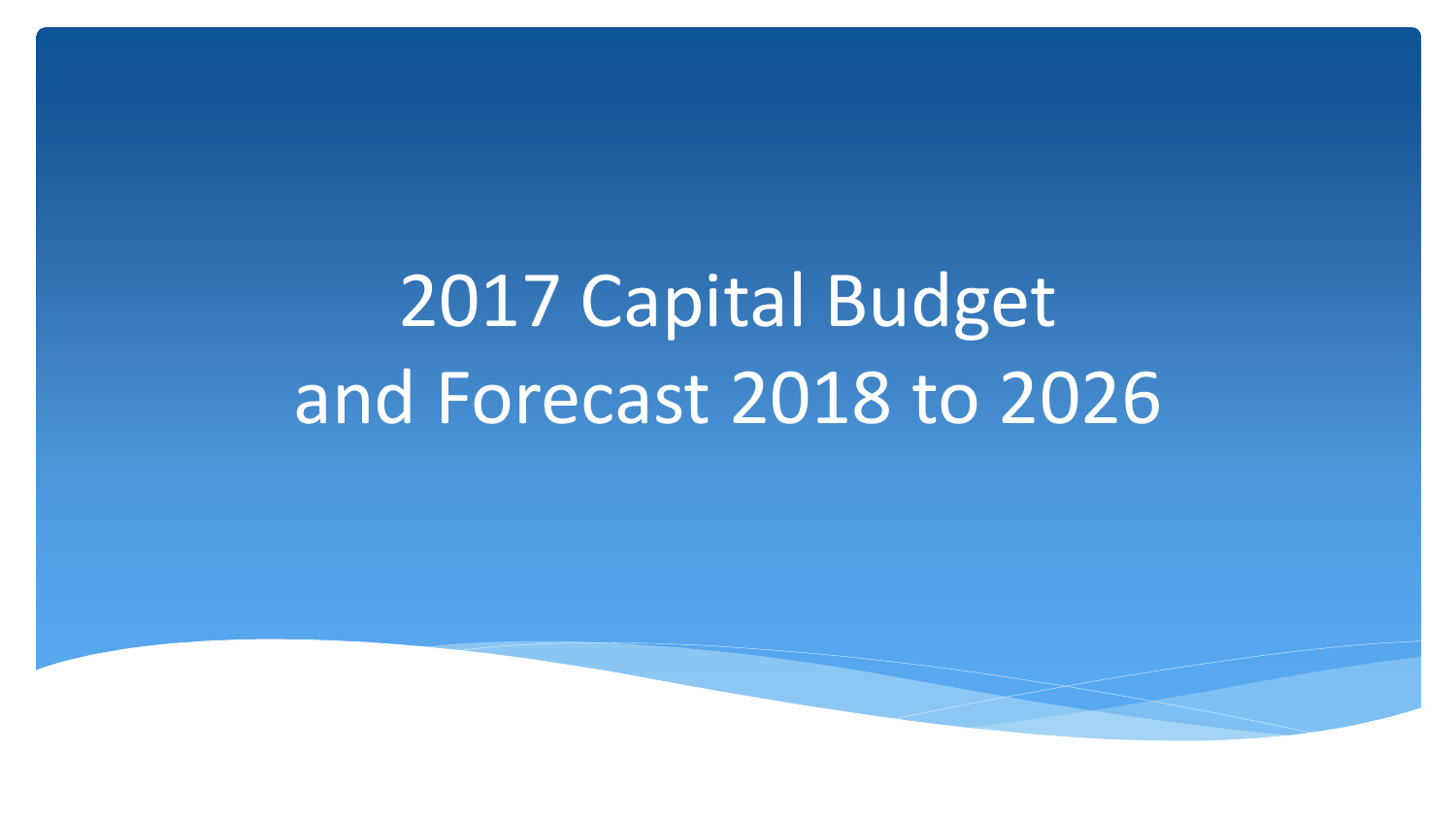### 2017 Total Gross Capital Investment

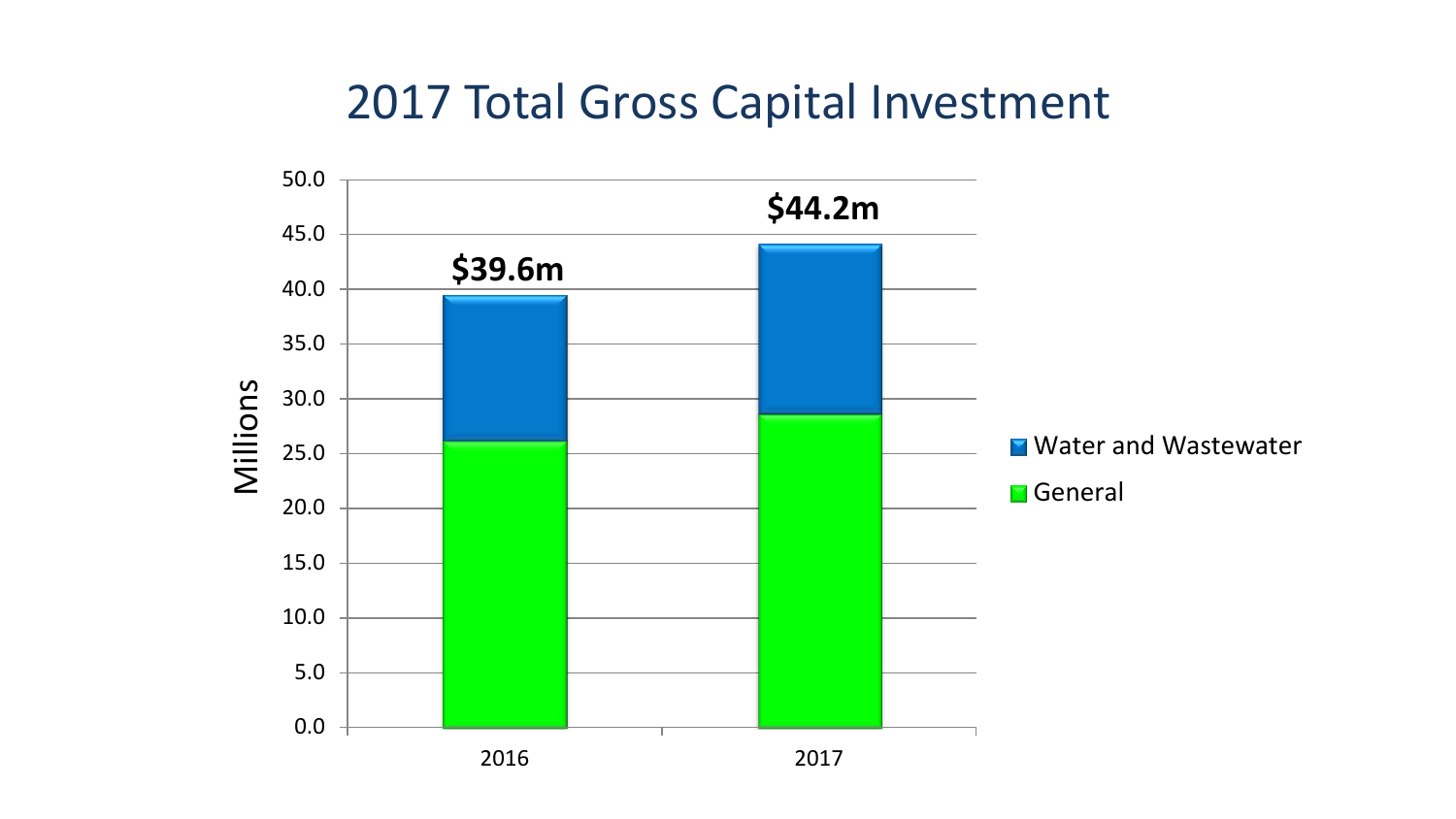

#### *\*\*Note: Fluctuations in gross capital investment occur due to changes in anticipated Grant/Third Party Funding and Reserve Funds*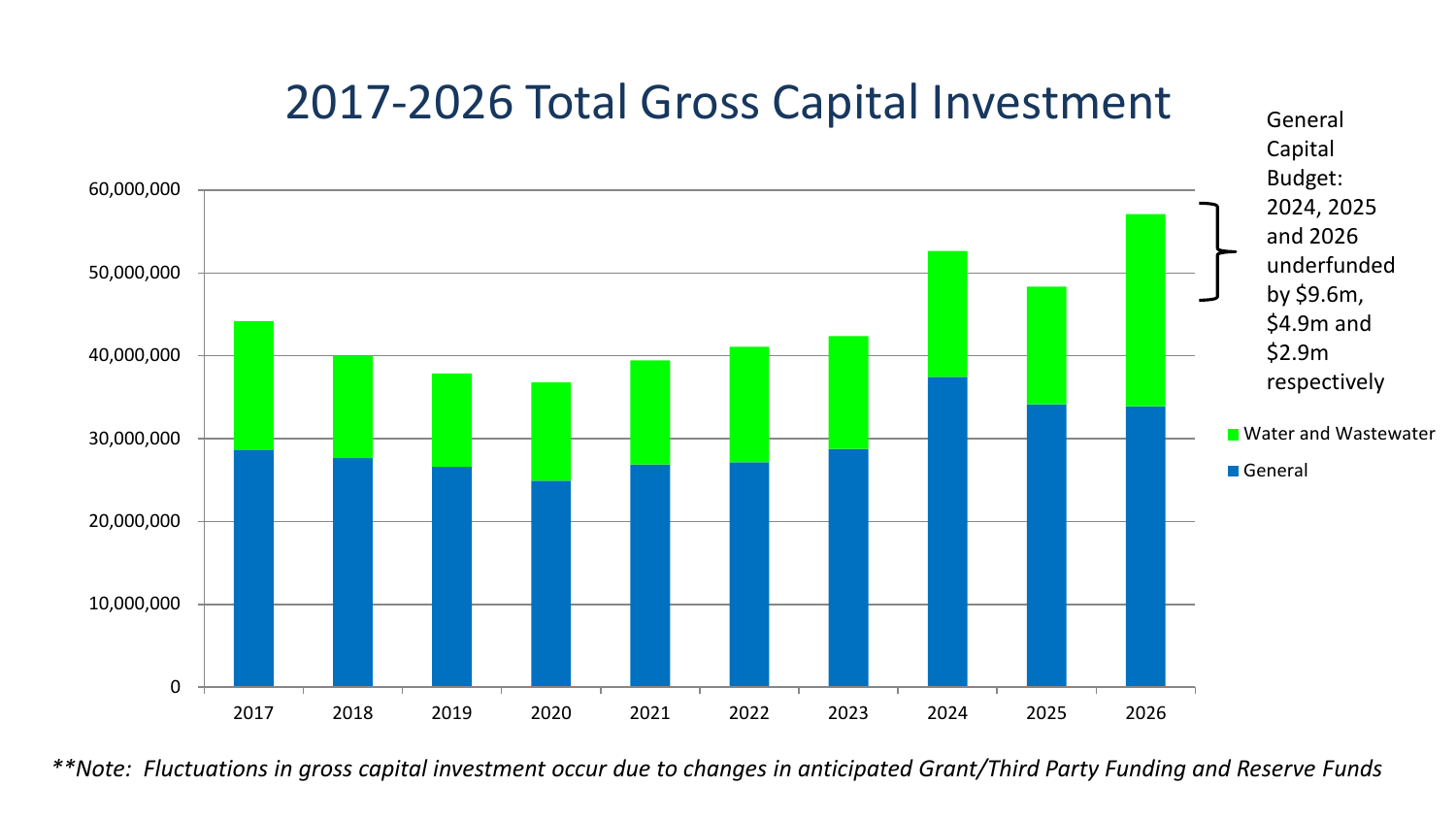# 2017 General Capital Budget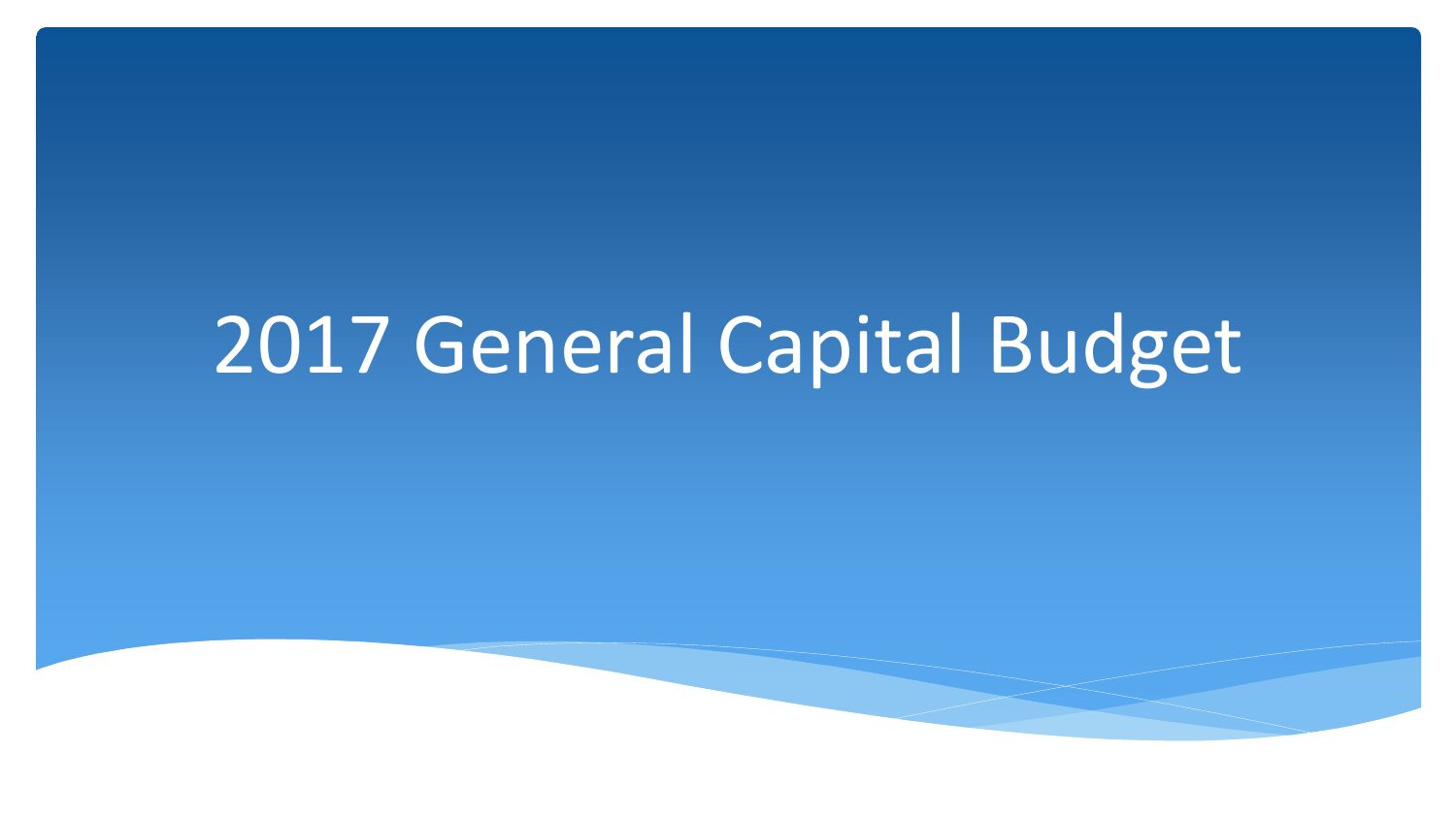Notable Changes to the 2017 General Capital Budget

- OCIF Funding has increased from \$605,557 in 2016 to \$1,180,761 in 2017 with further increases expected in 2018 and 2019. Funding is expected to continue to 2026. The additional grant funding was used to grow the capital plan rather than to offset the Capital Levy in the Operating Budget.
- Capital levy increased by 0.5% of the prior year Operating Levy or \$404,671 in 2017.
- New CWWF funding of \$714,285 and City reserve funds of \$450,022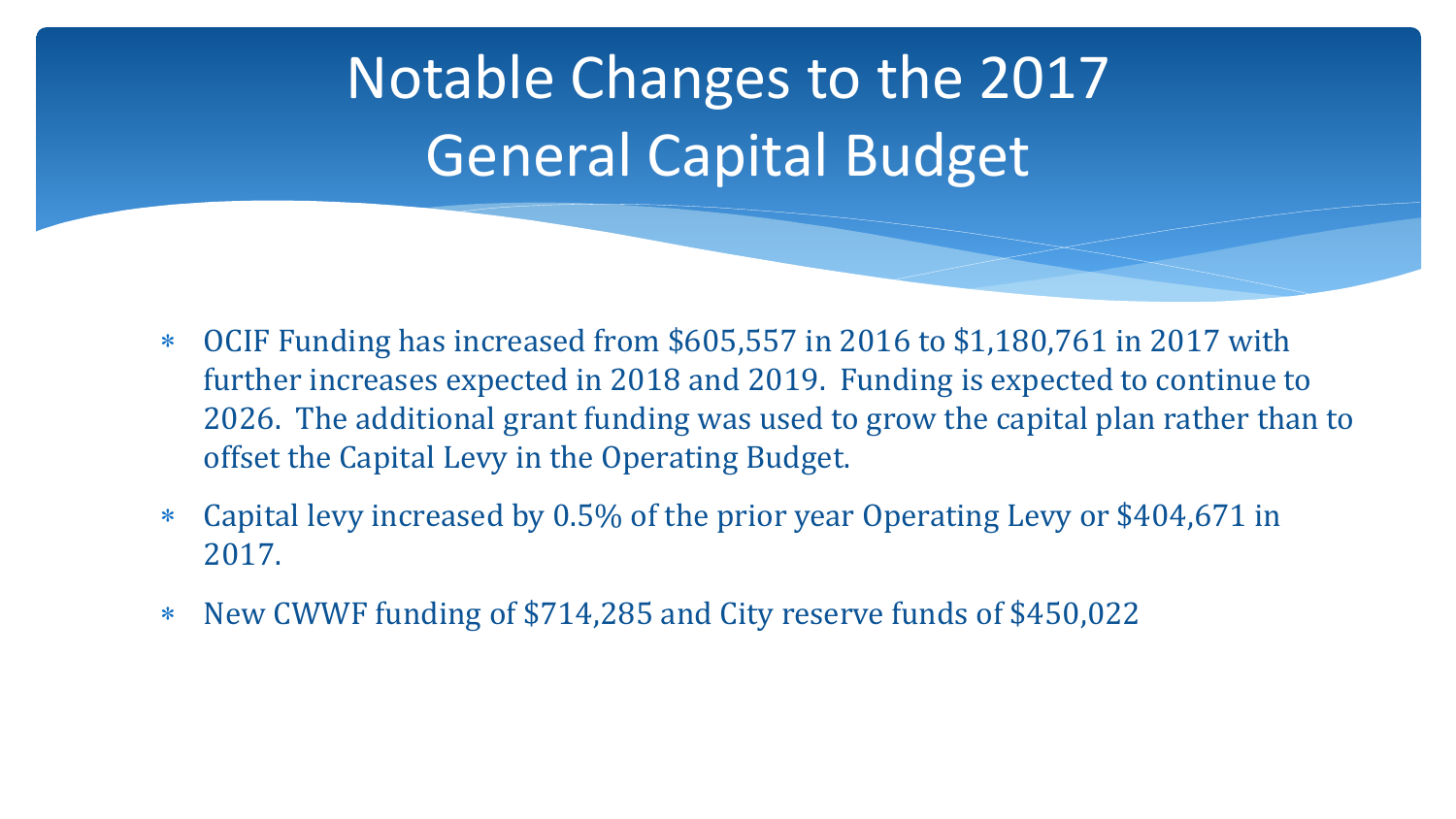## 2017 Gross General Capital Investment by Project Categorization

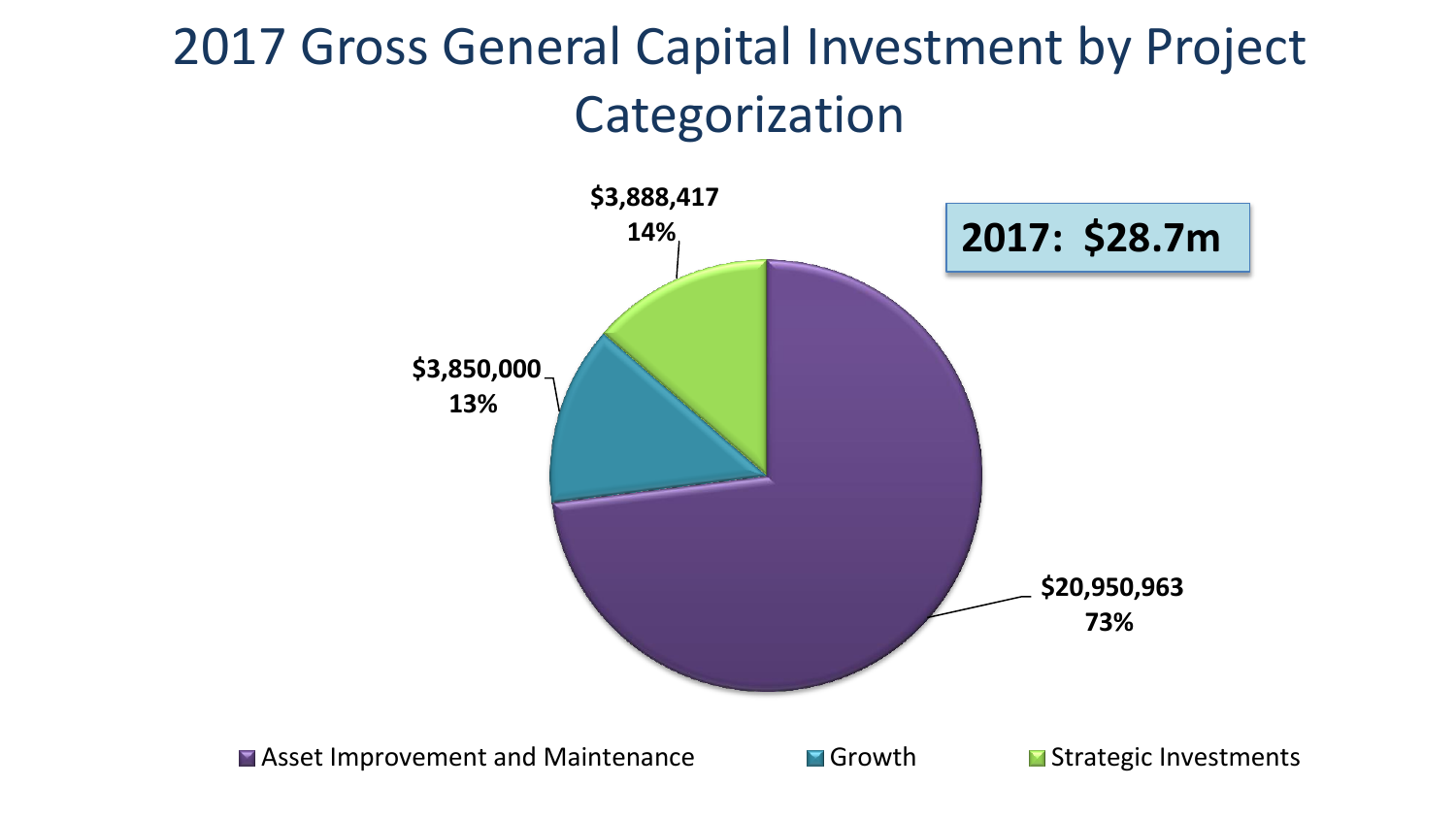# 2016 Water and Wastewater Capital Budget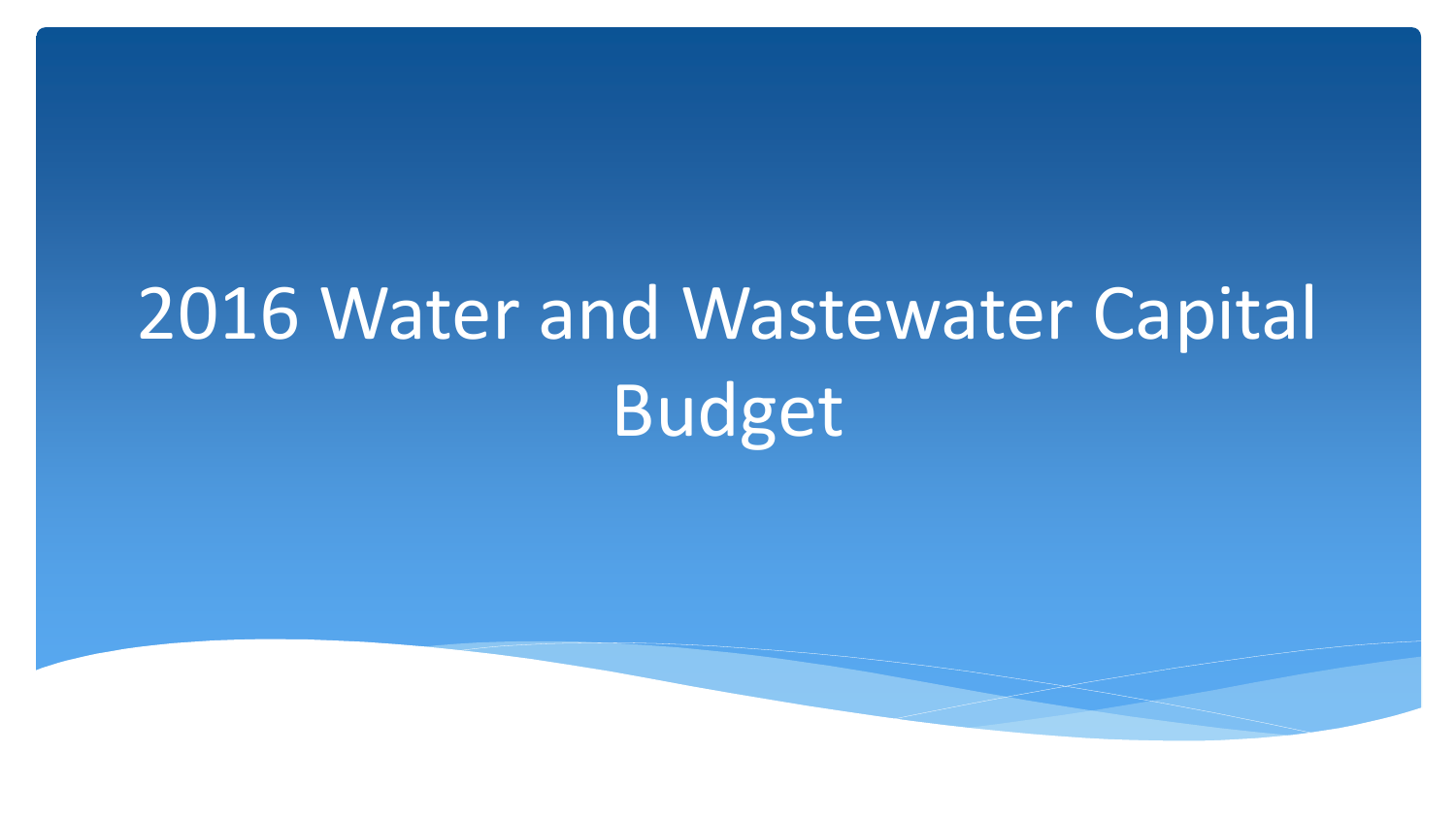

- In 2016, there was a reduction approved to the baseline funding in the amount of \$479,770. It is recommended that \$200,000 be reinstated to the baseline funding to mitigate the long term consequences to the capital plan.
- New CWWF funding of \$2,716,221 and City reserve funds of \$1,476,999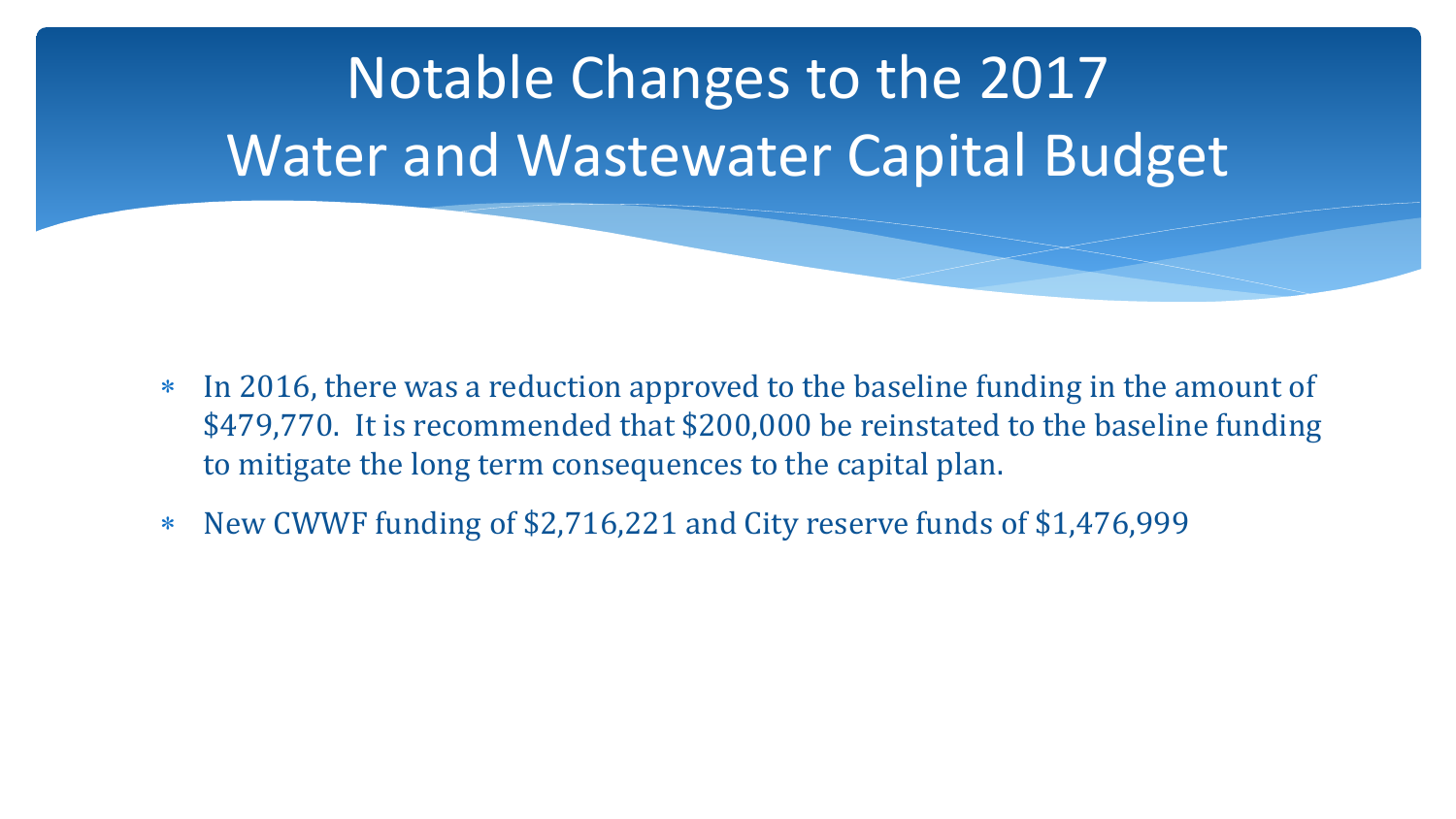